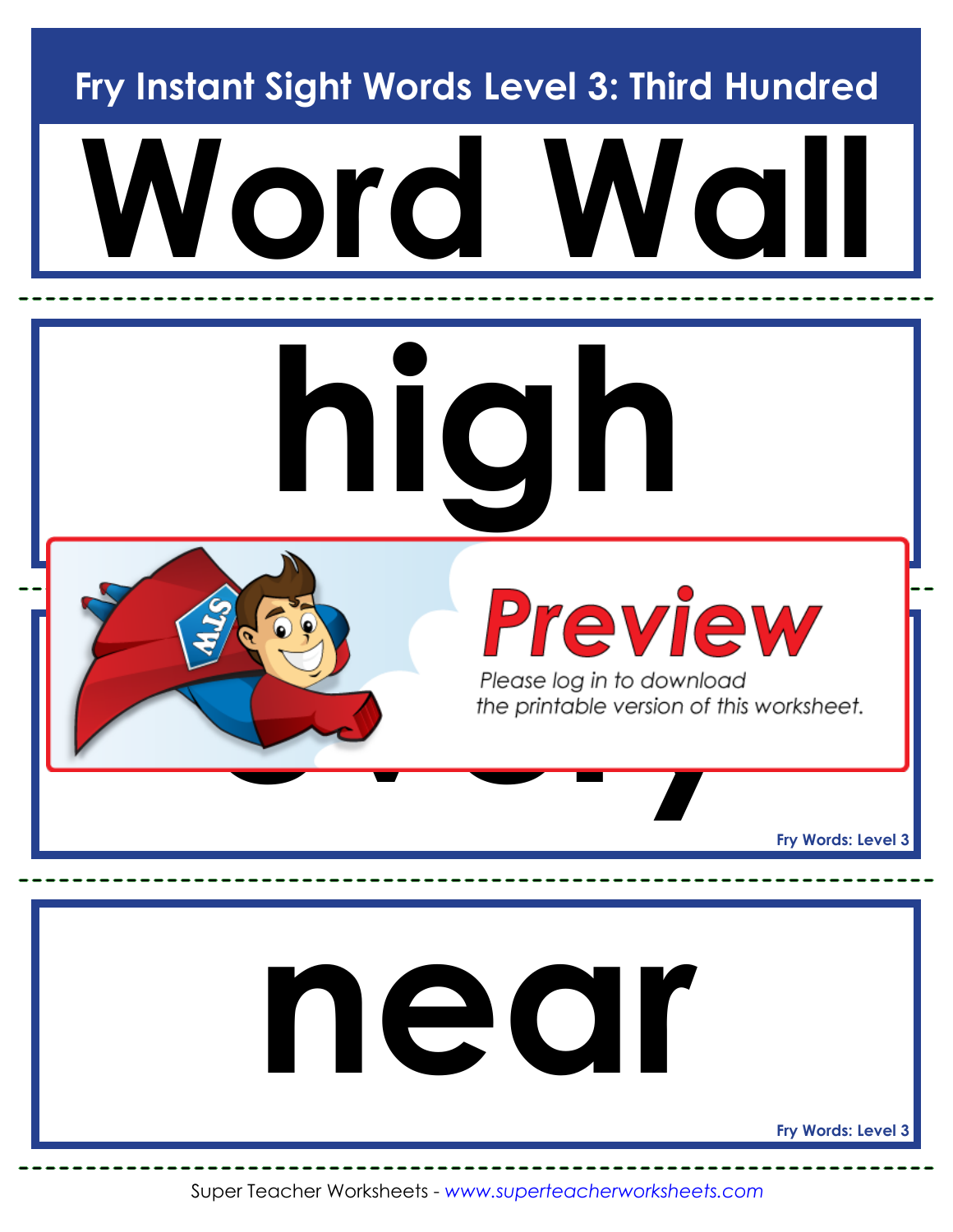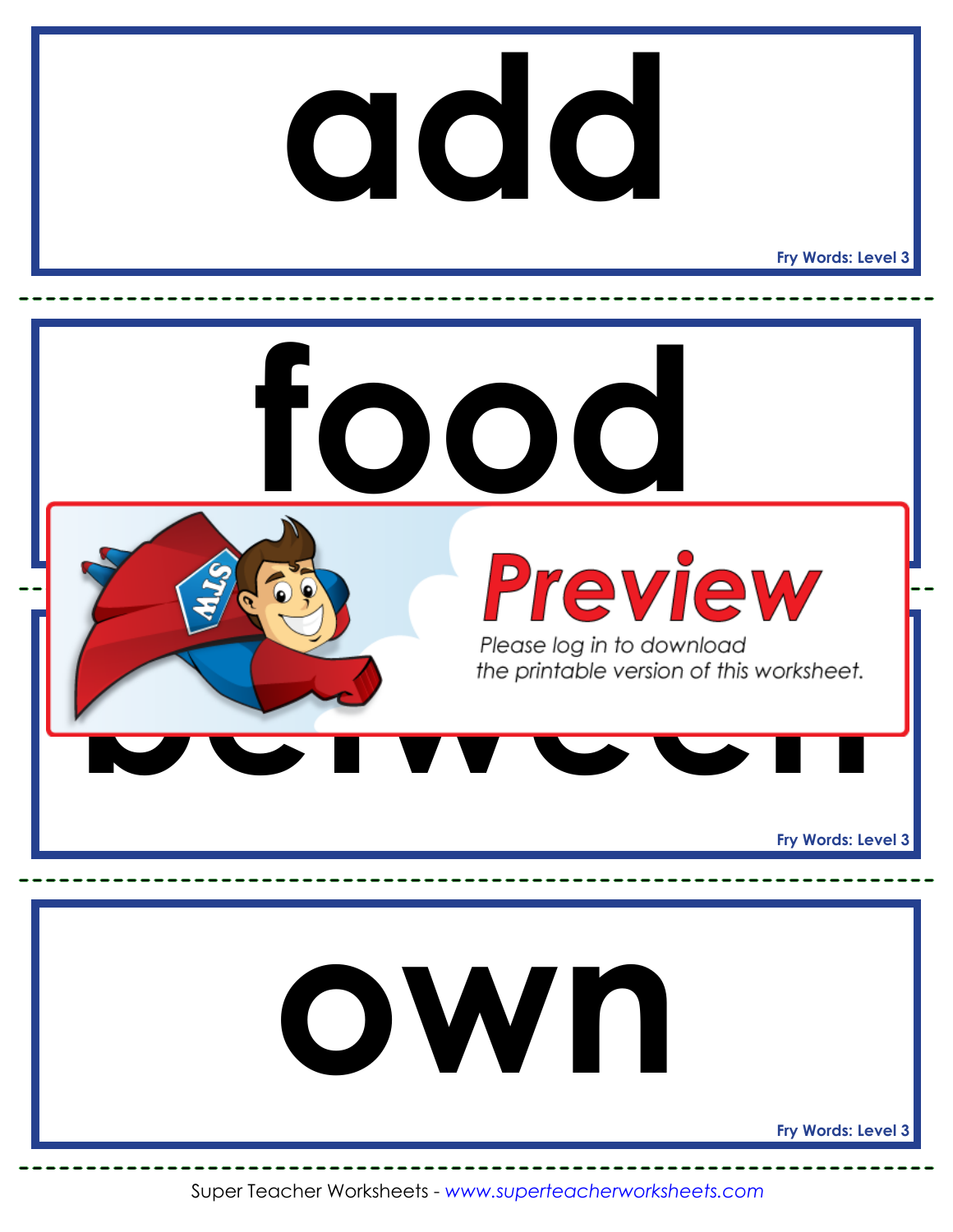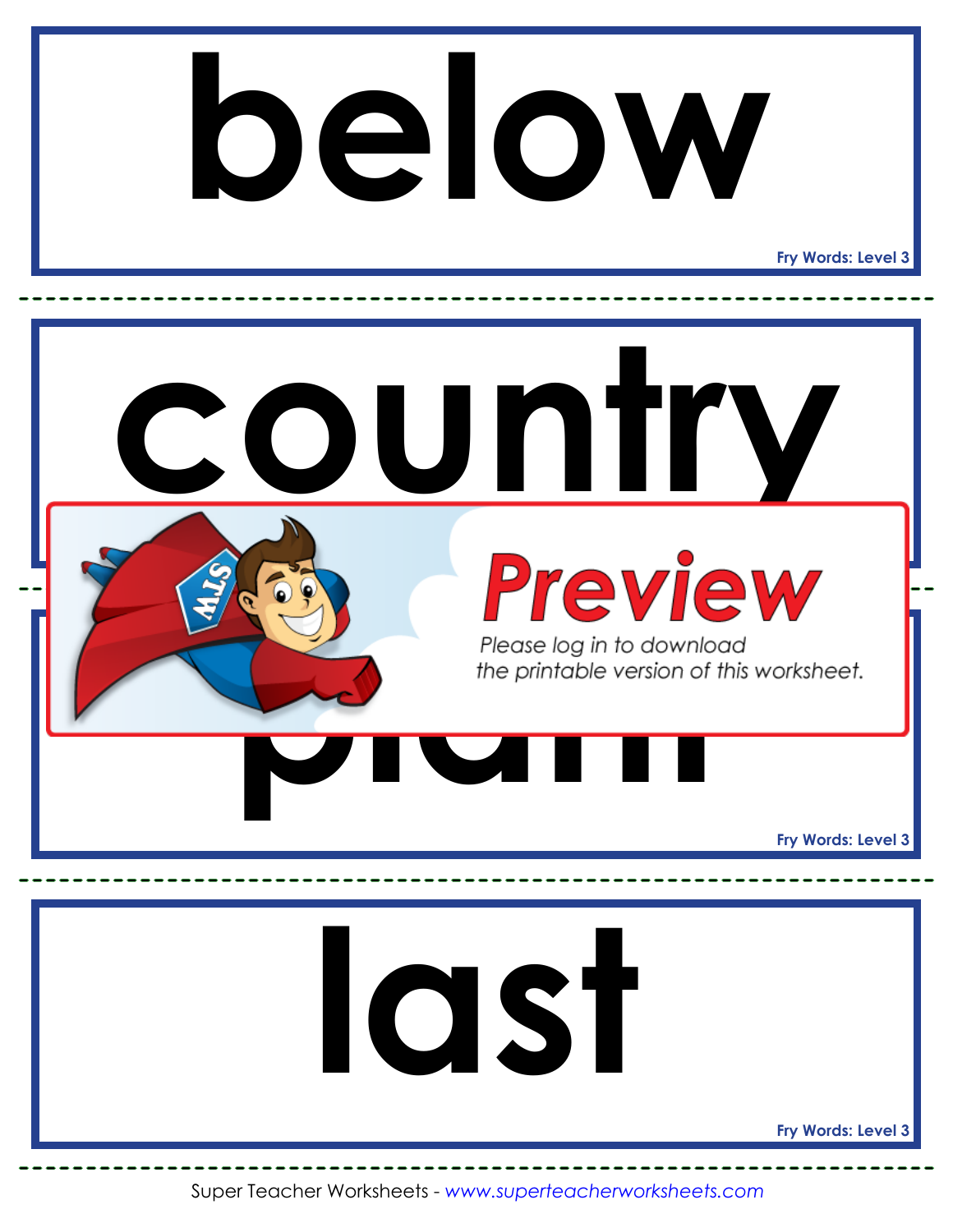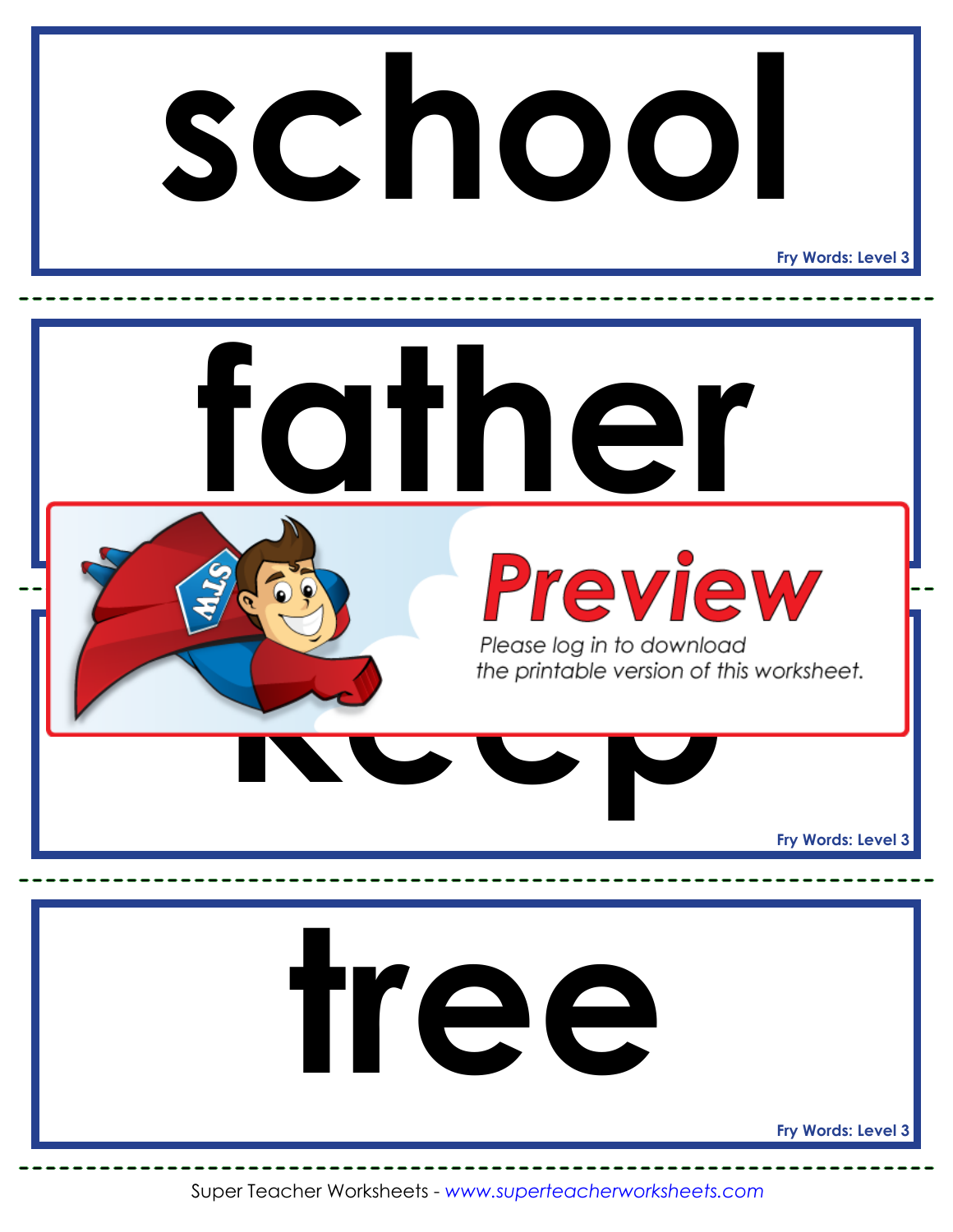#### **never**

**Fry Words: Level 3**

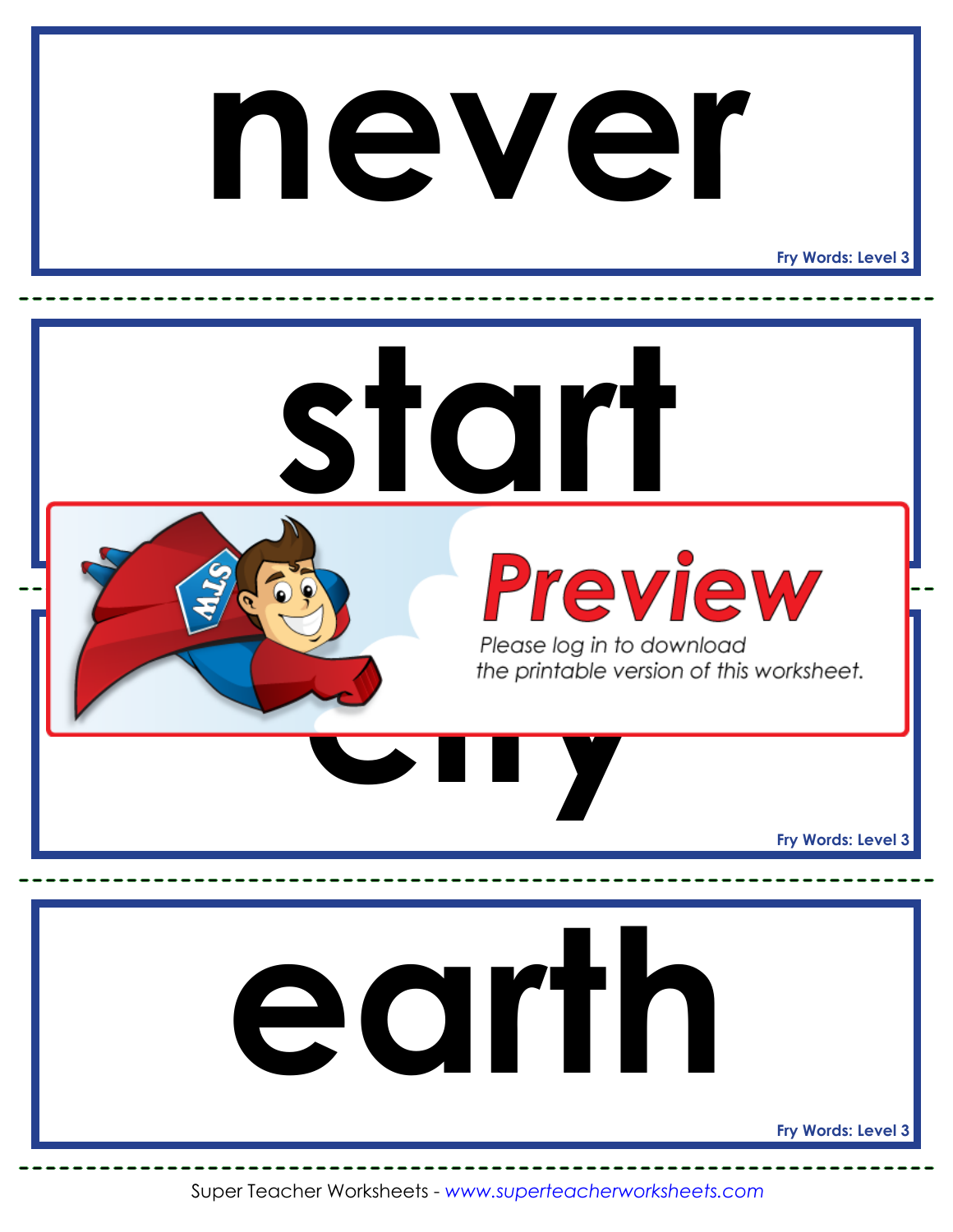#### **eyes**

**Fry Words: Level 3**

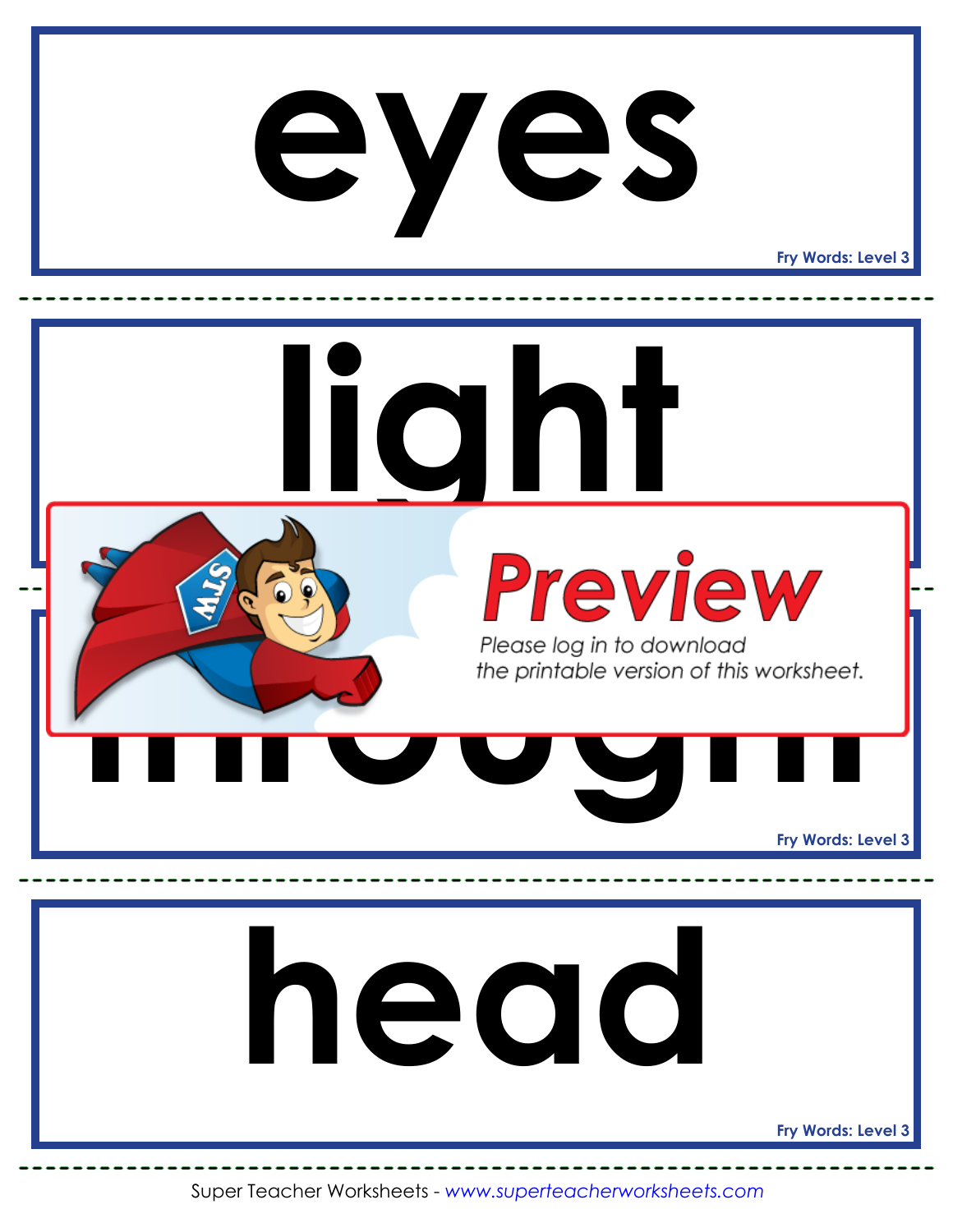# **under**

**Fry Words: Level 3**

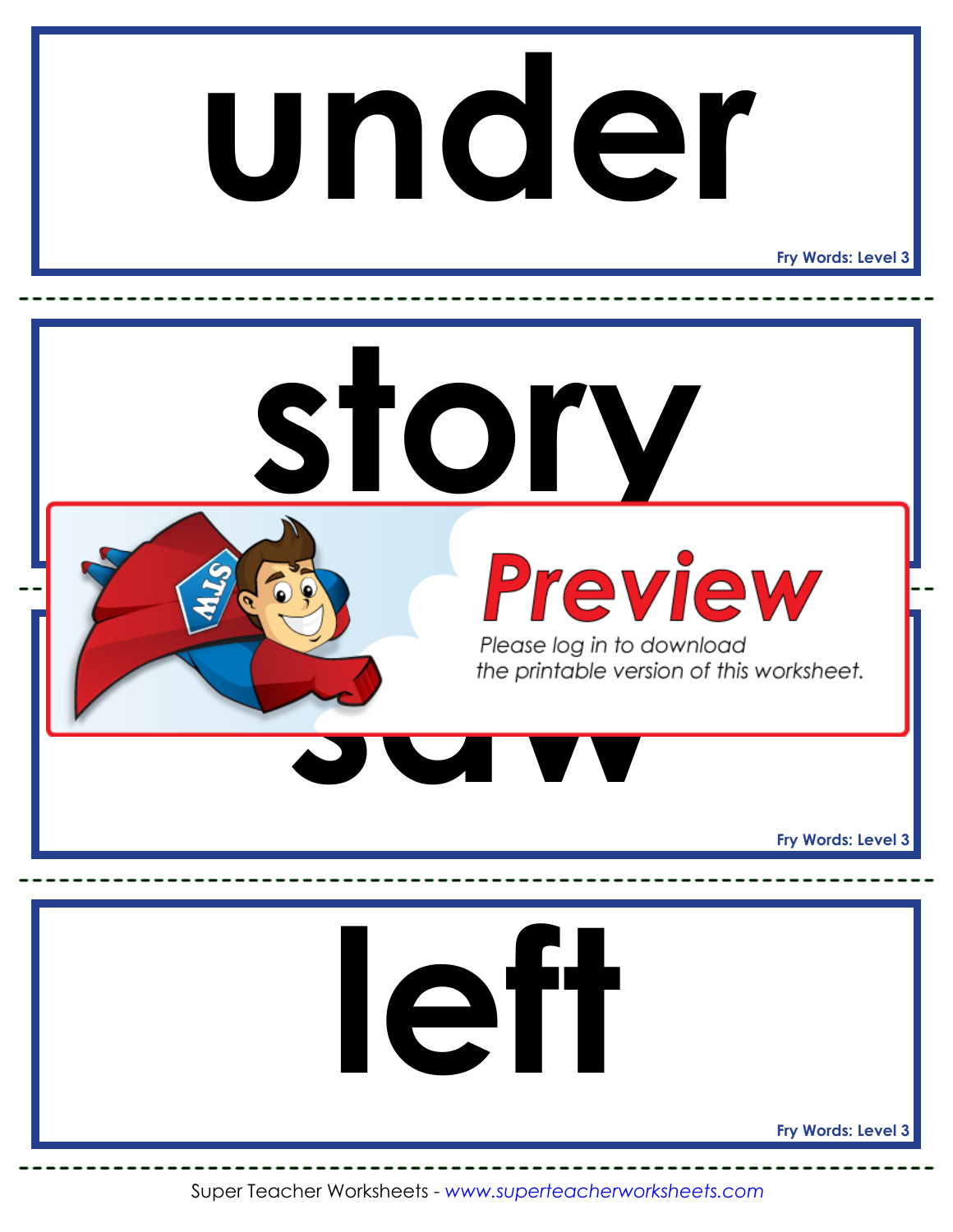#### **Fry Words: Level 3 don't**

**Preview Fry Words: Level 3 Fry Words: Level 3 few** Please log in to downloce<br>the printable version of the<br>**With the principal control along**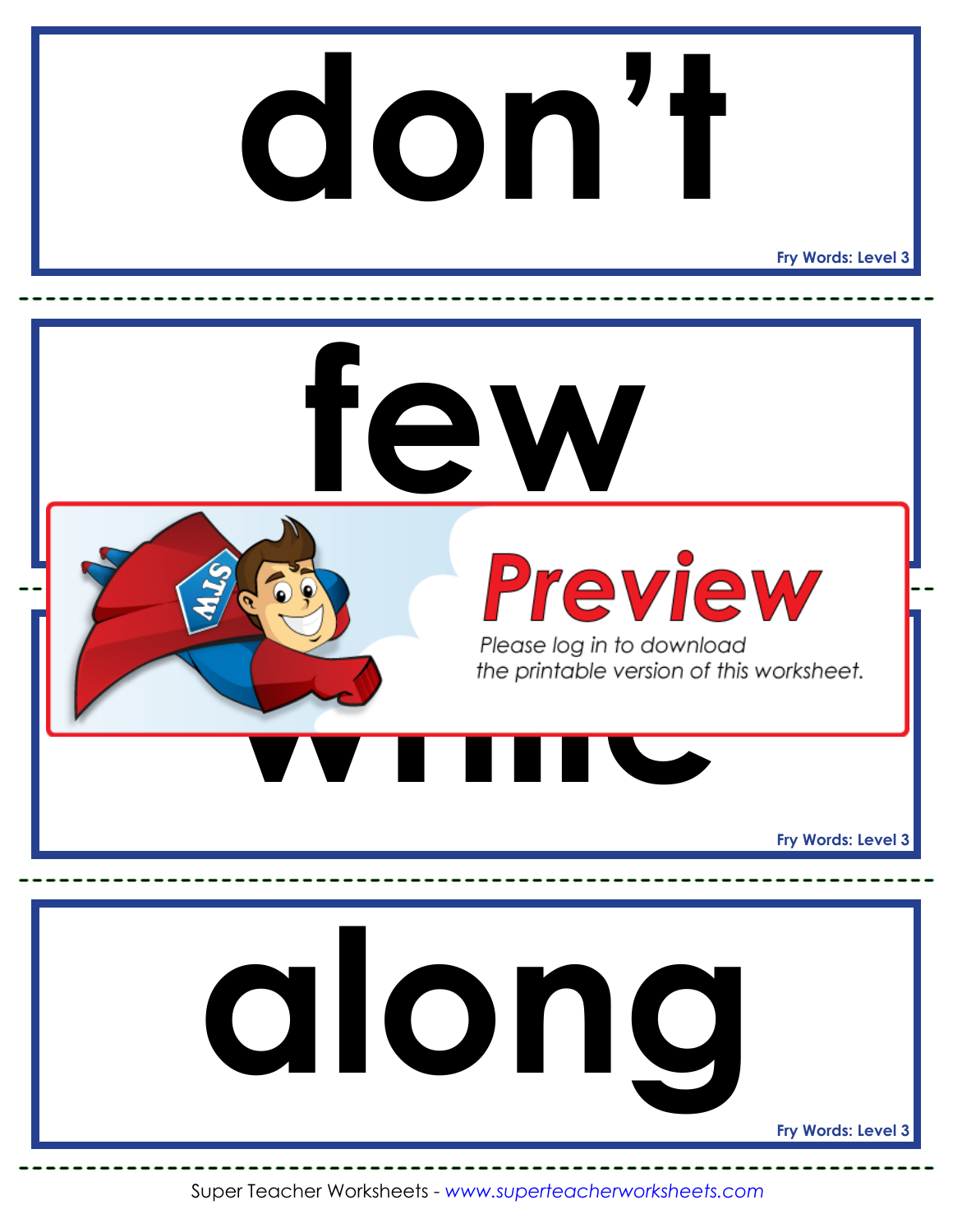# **might**

**Fry Words: Level 3**

**Preview Fry Words: Level 3 Fry Words: Level 3 close** Please log in to download<br>the printable version of this worksheet. **seem**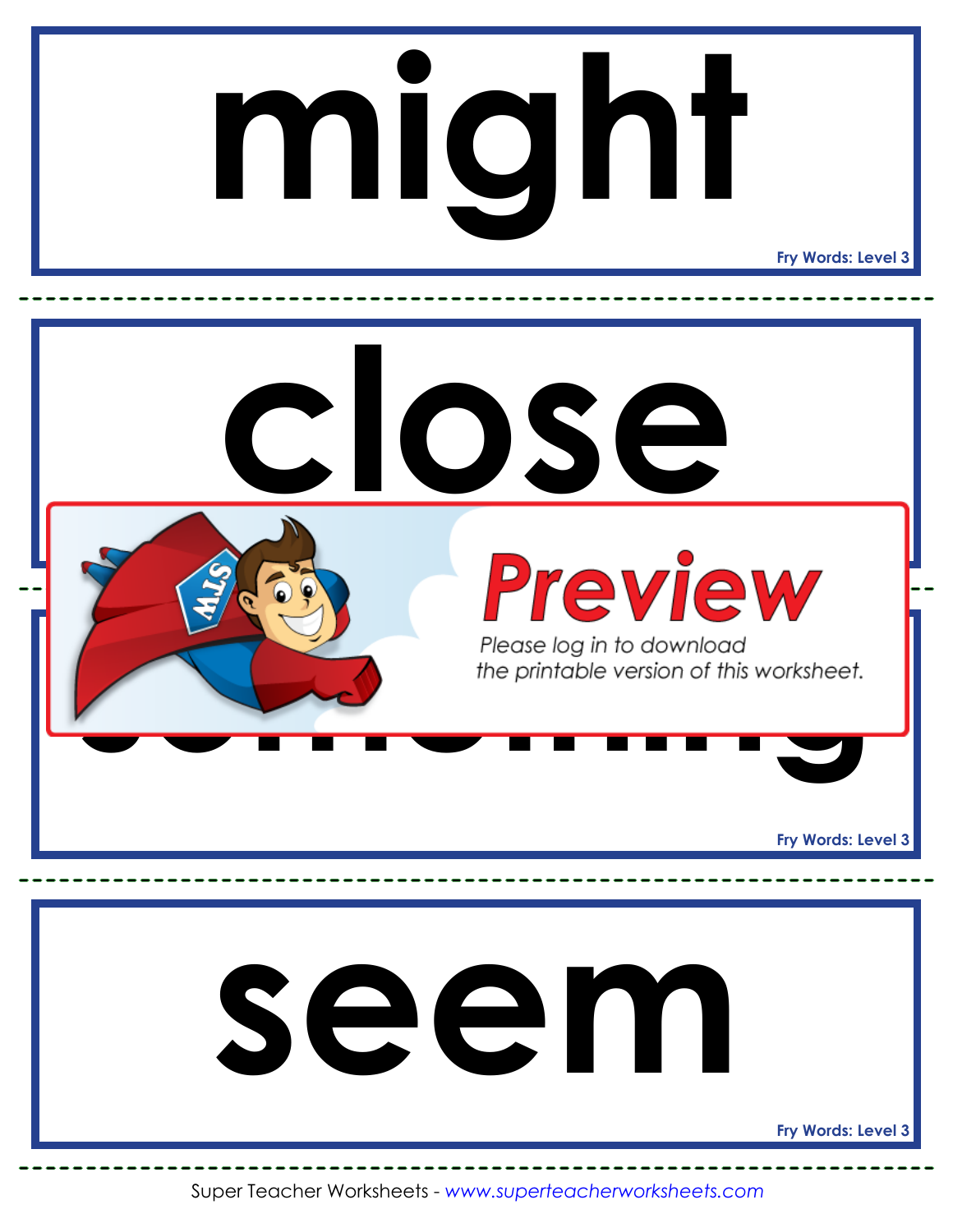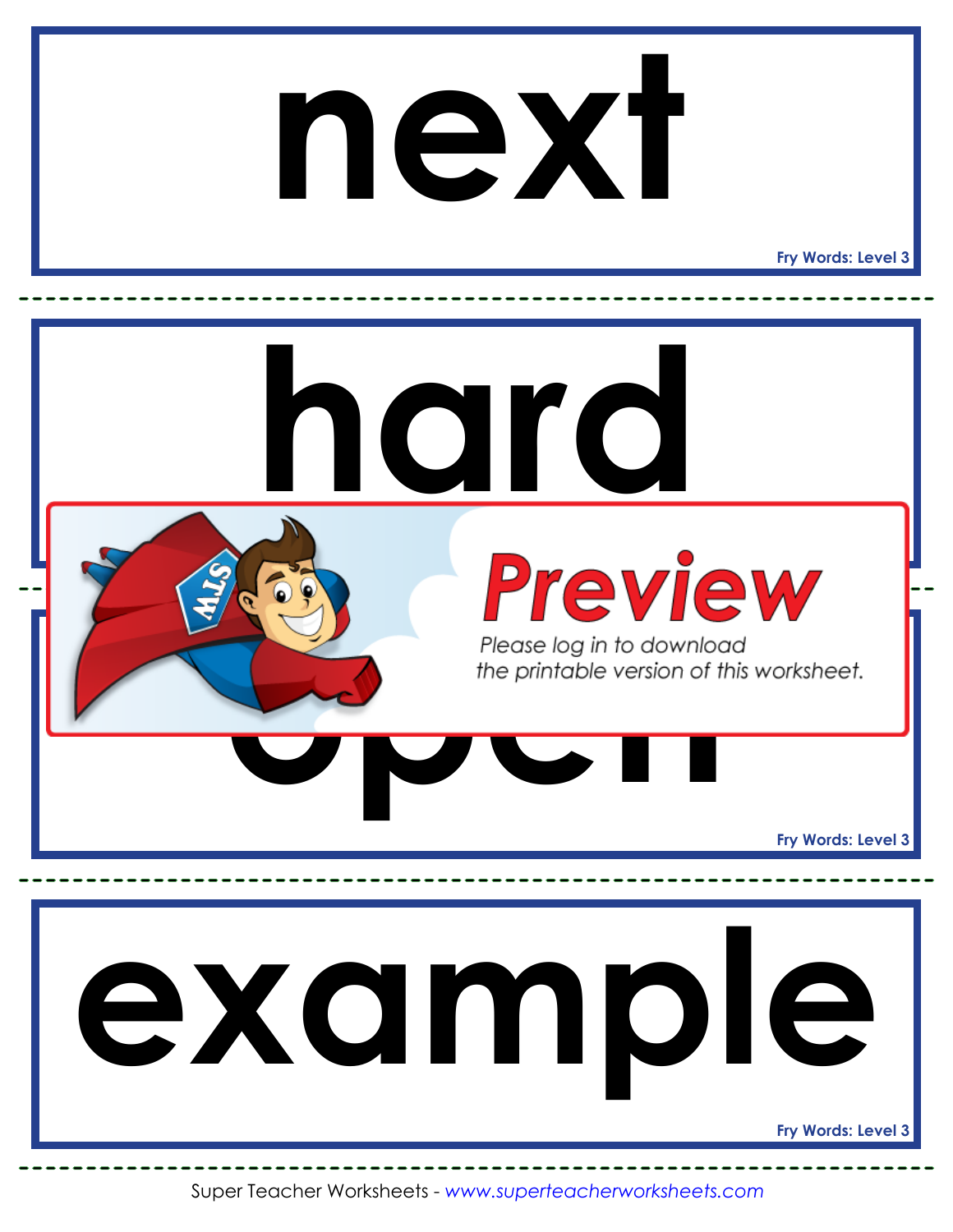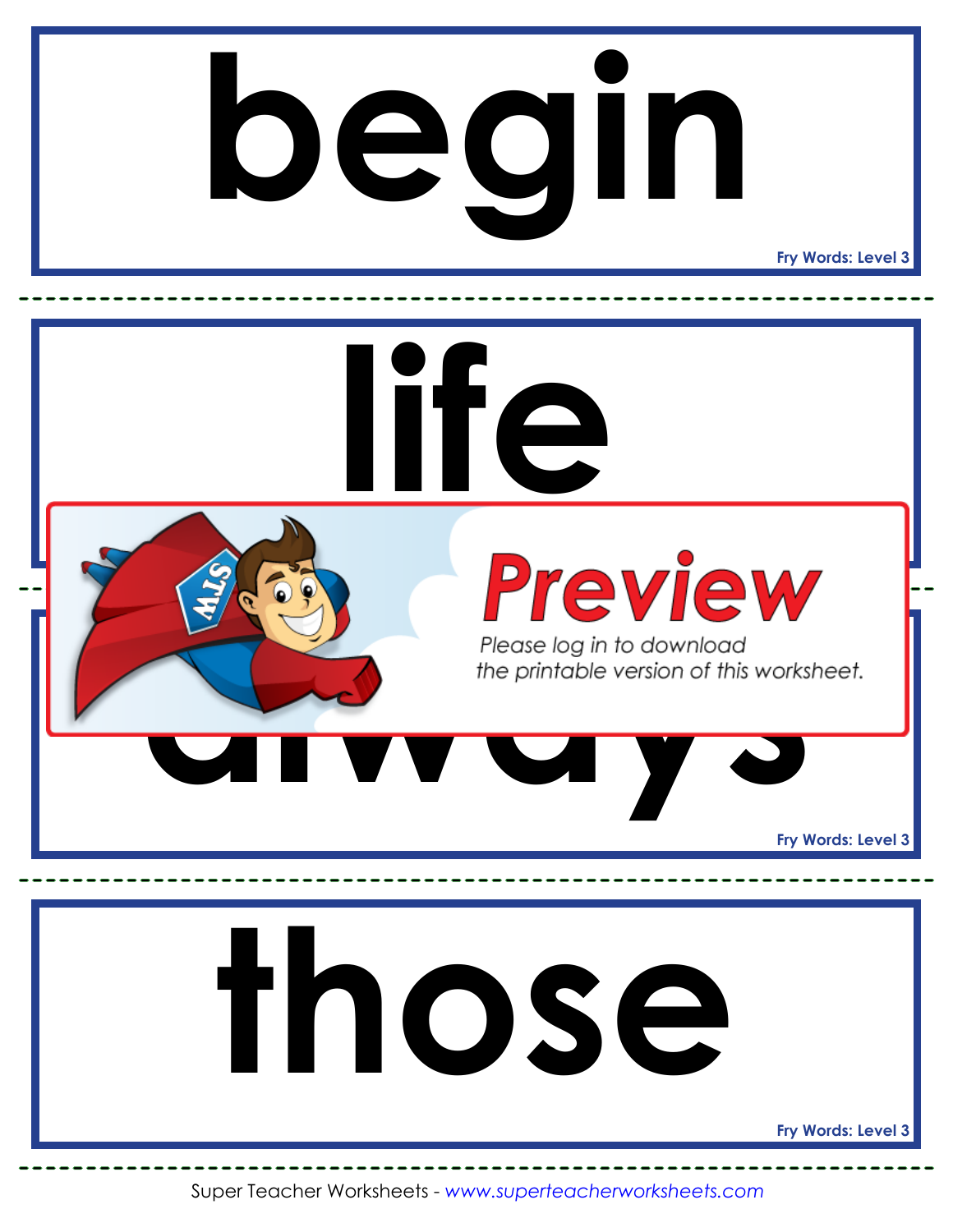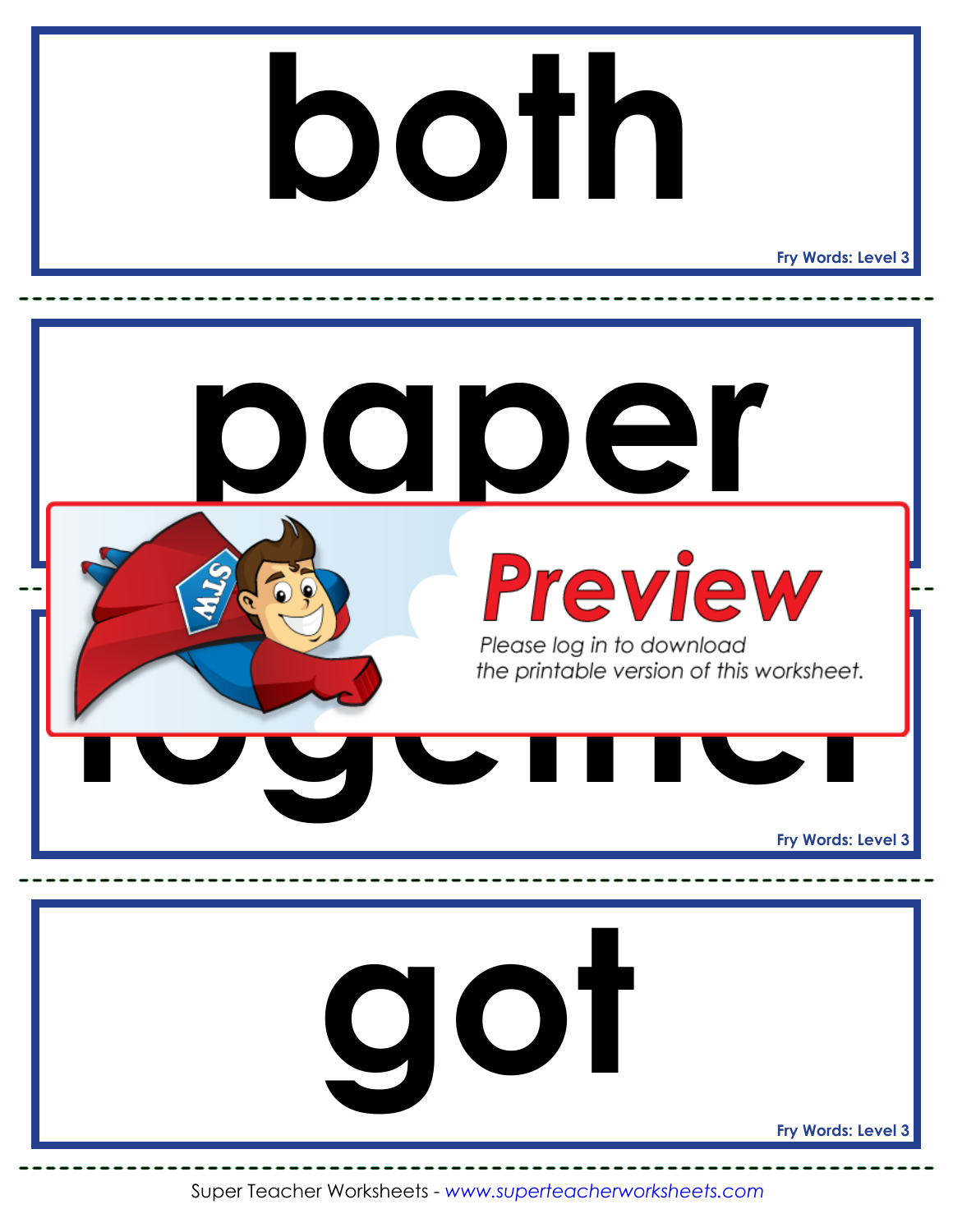## **group**

**Fry Words: Level 3**

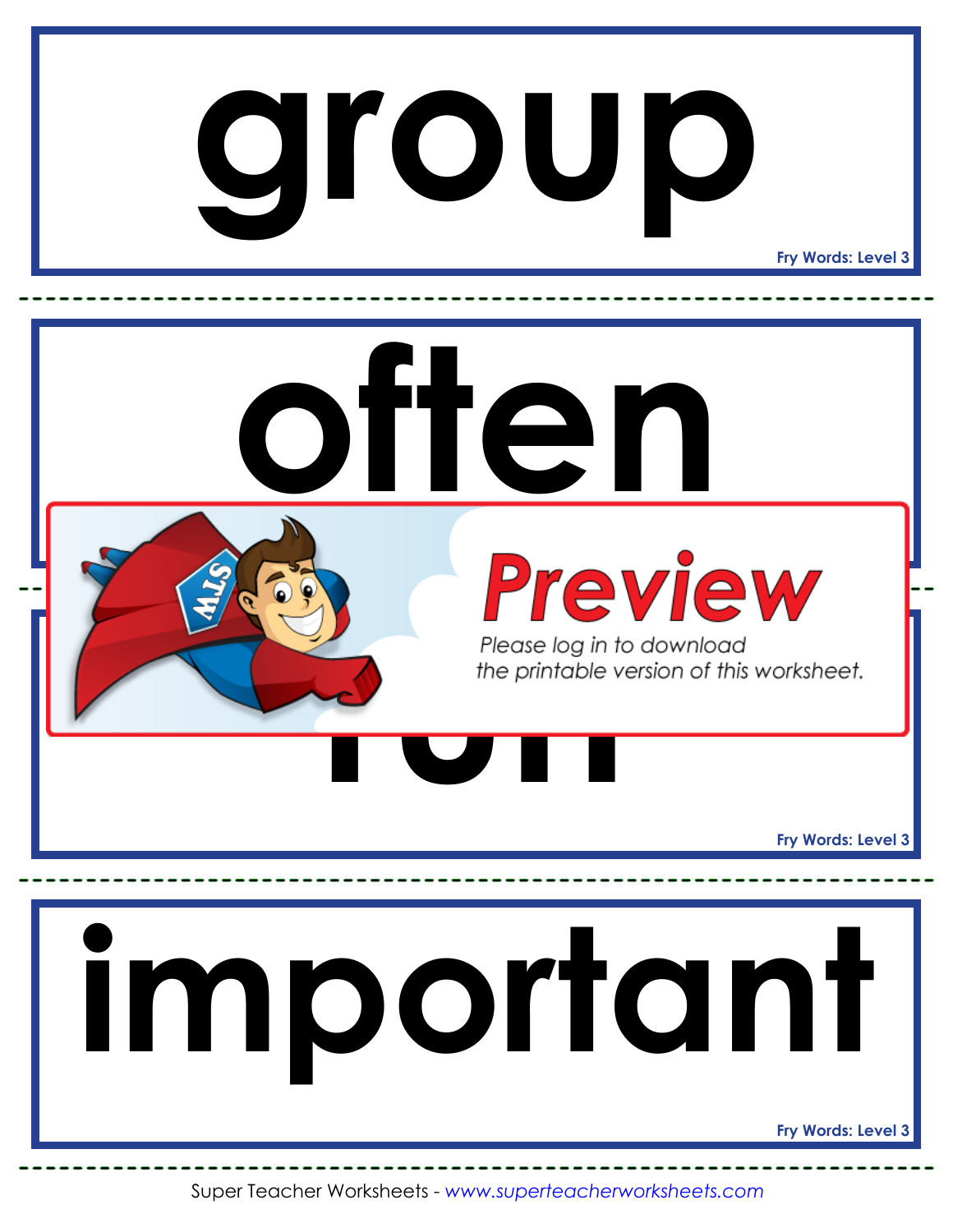# **until**

**Fry Words: Level 3**

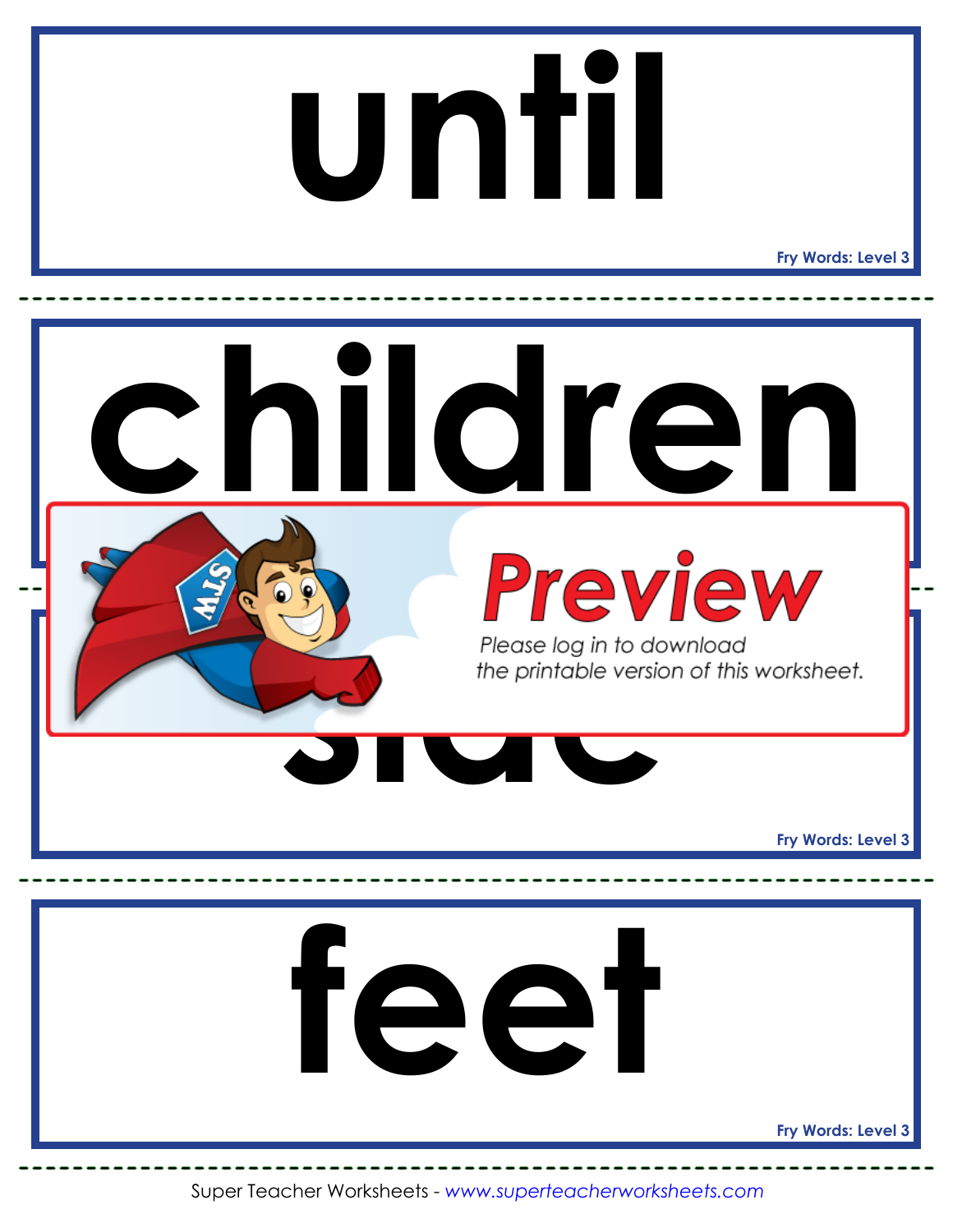

**Fry Words: Level 3**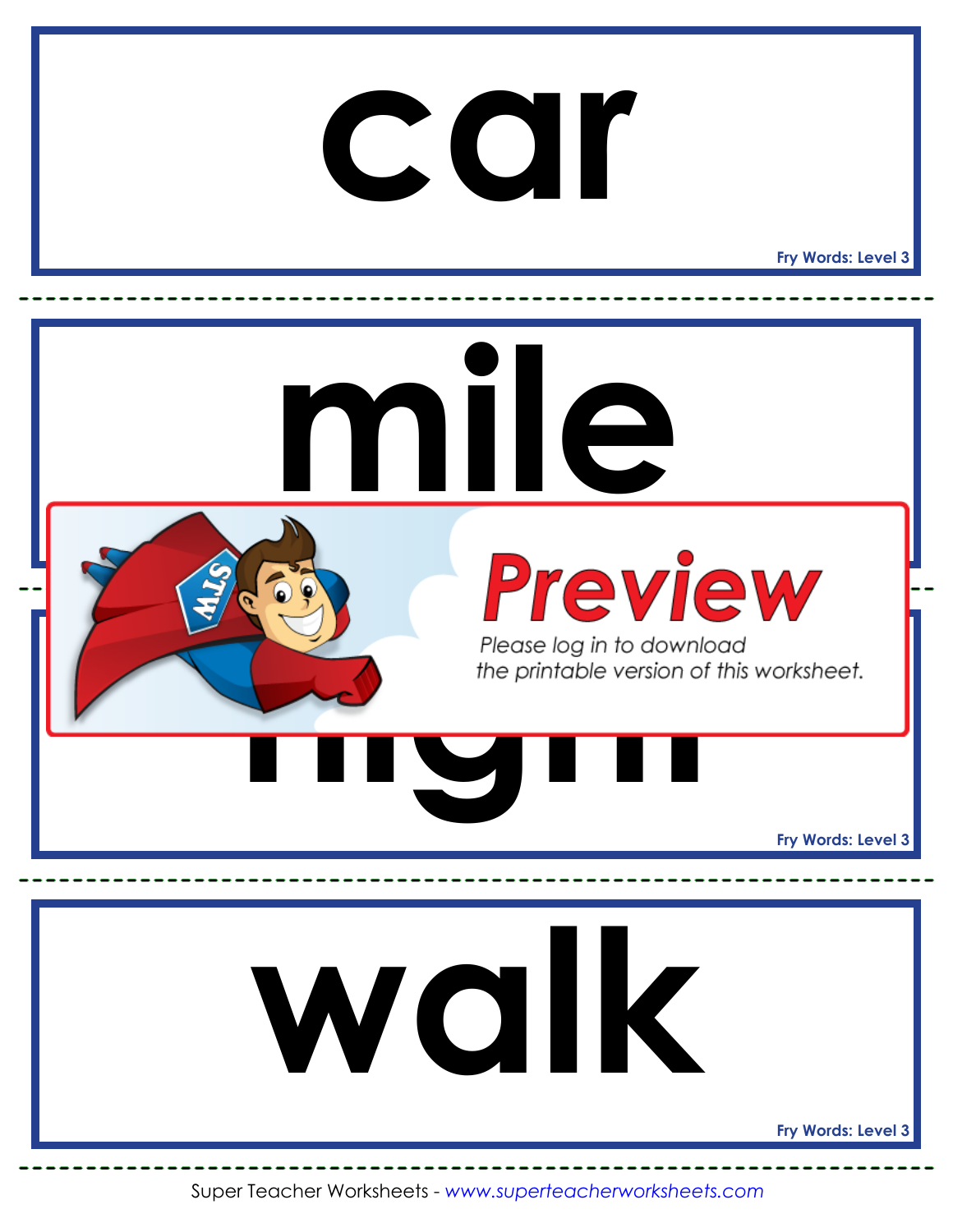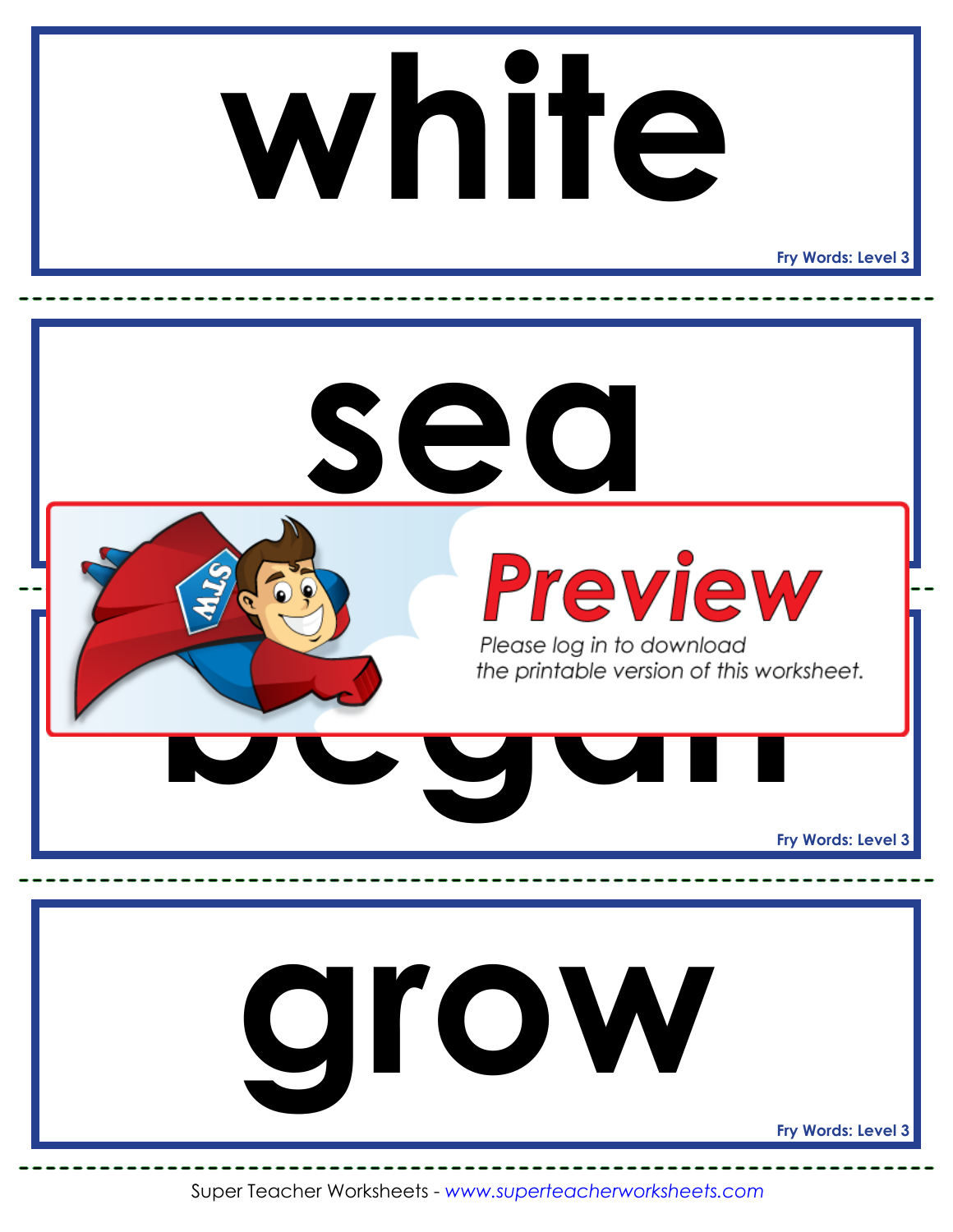

**Fry Words: Level 3**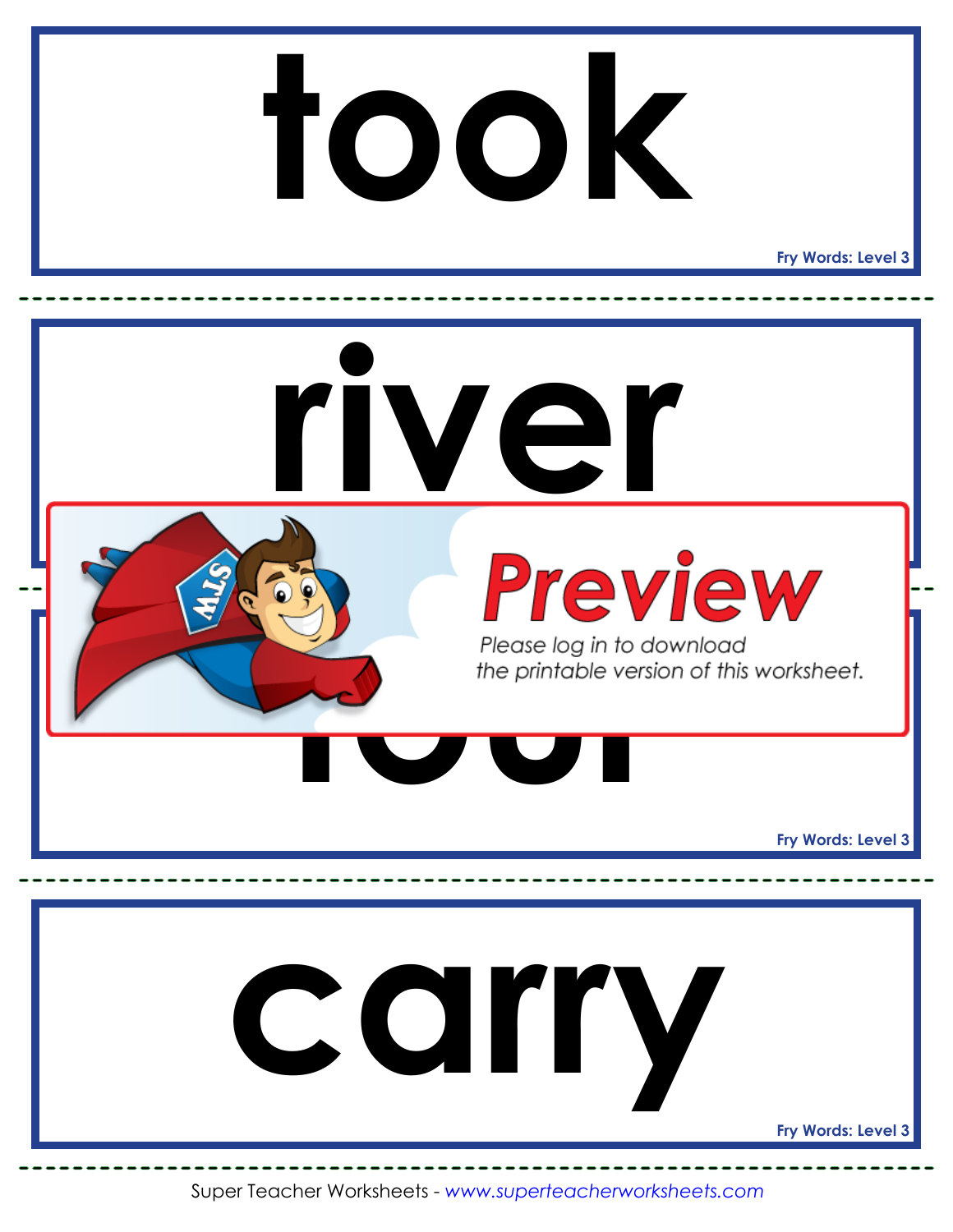## **state**

**Fry Words: Level 3**

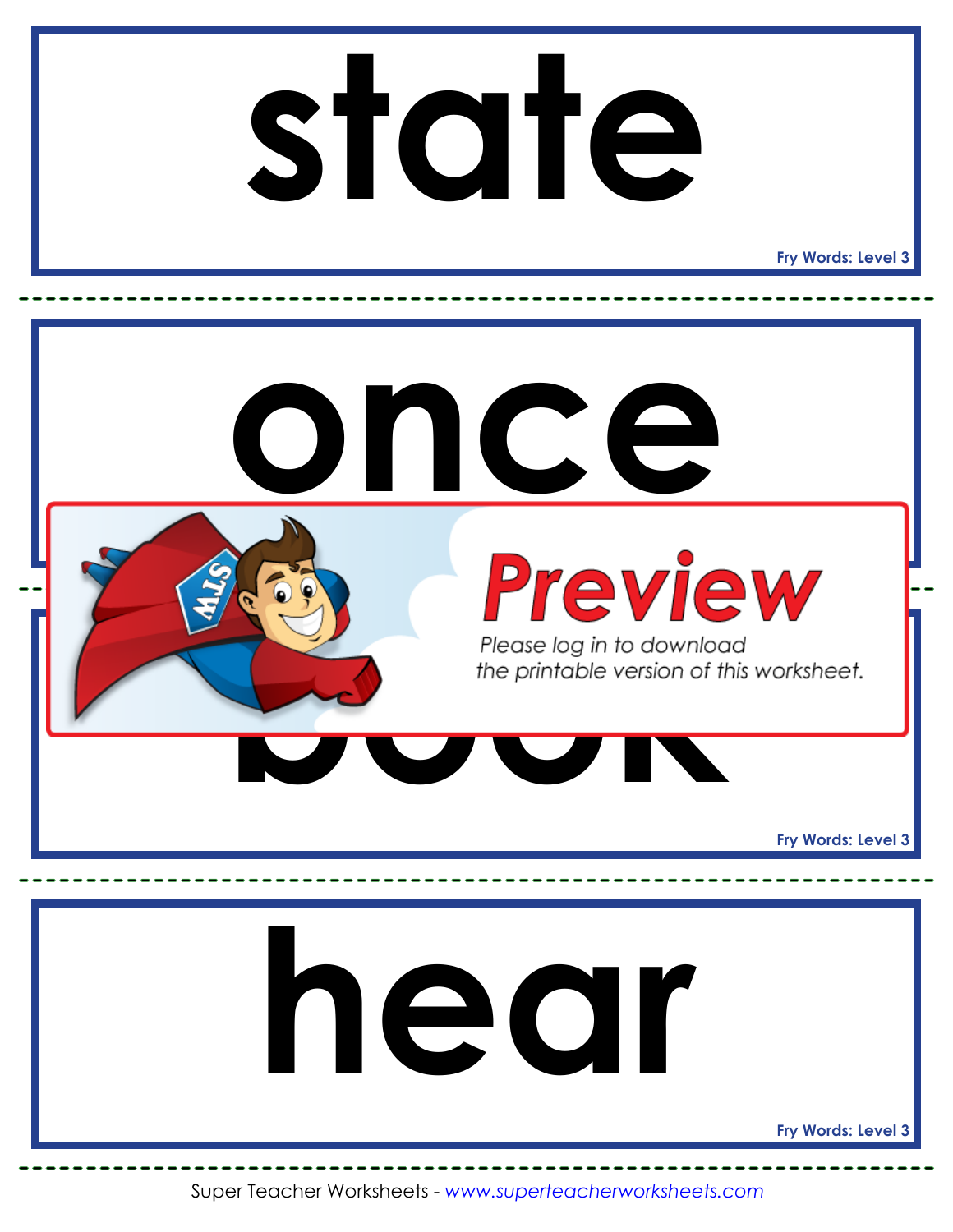# **stop**

**Fry Words: Level 3**

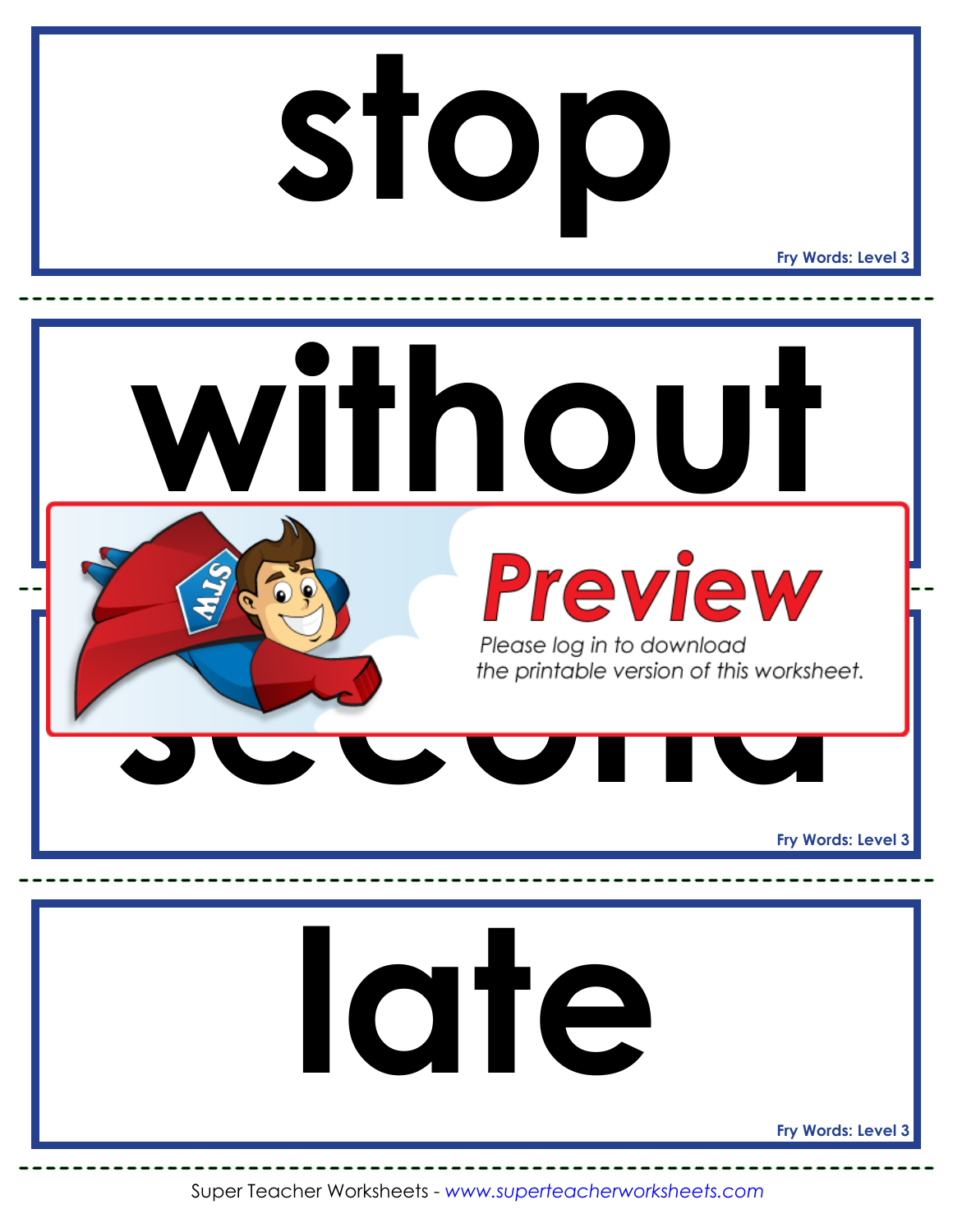# **miss**

**Fry Words: Level 3**

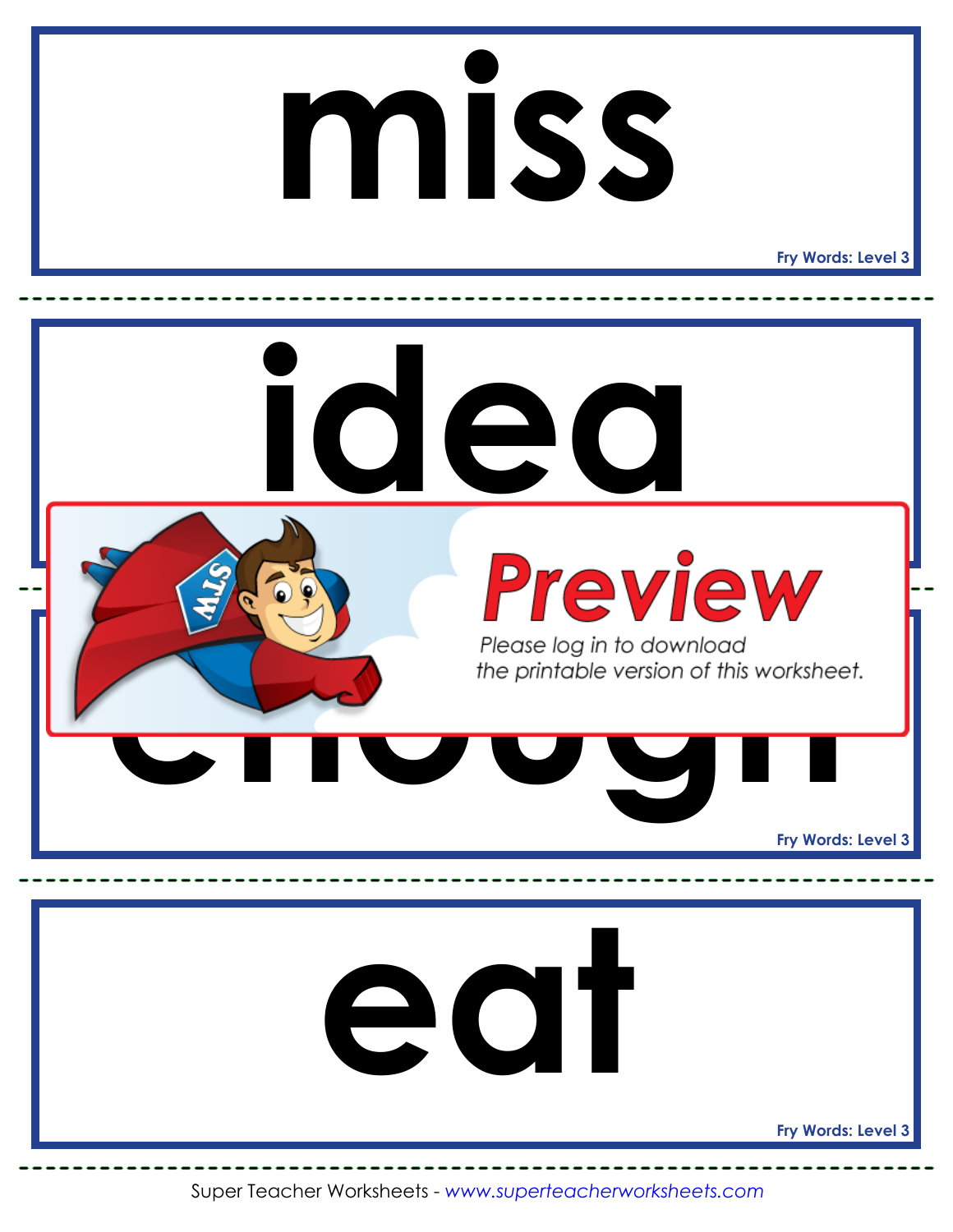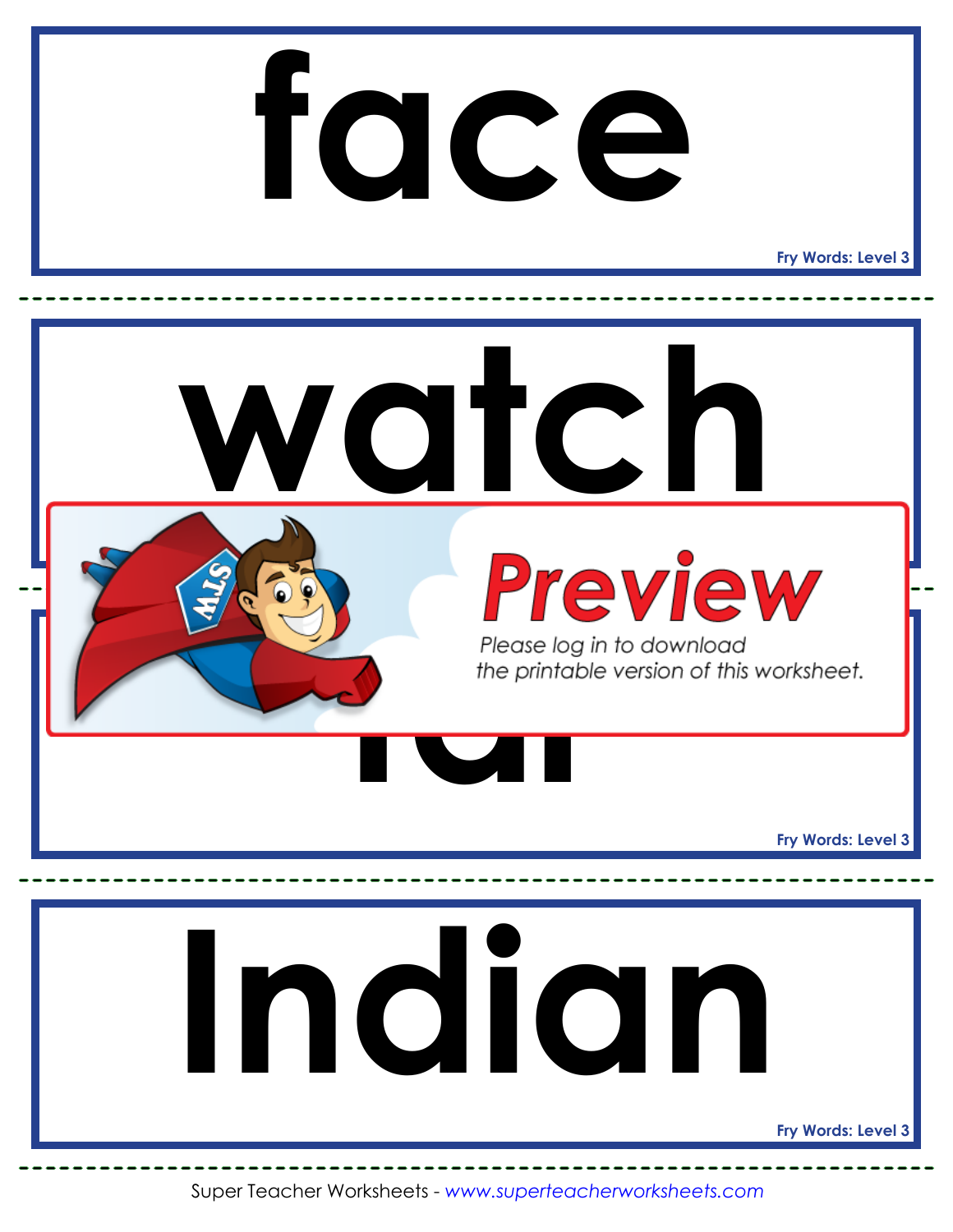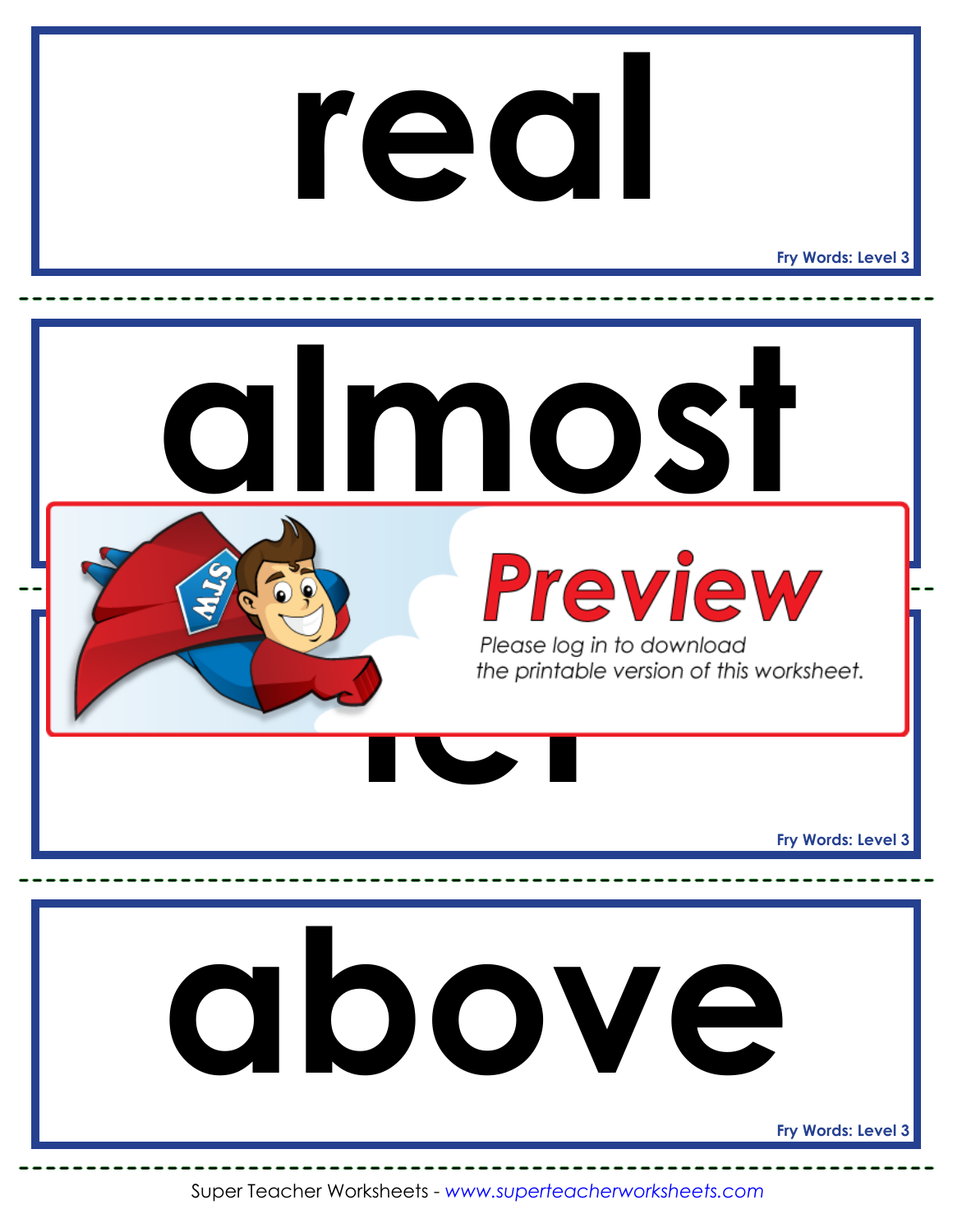# **girl**

**Fry Words: Level 3**

![](_page_22_Picture_2.jpeg)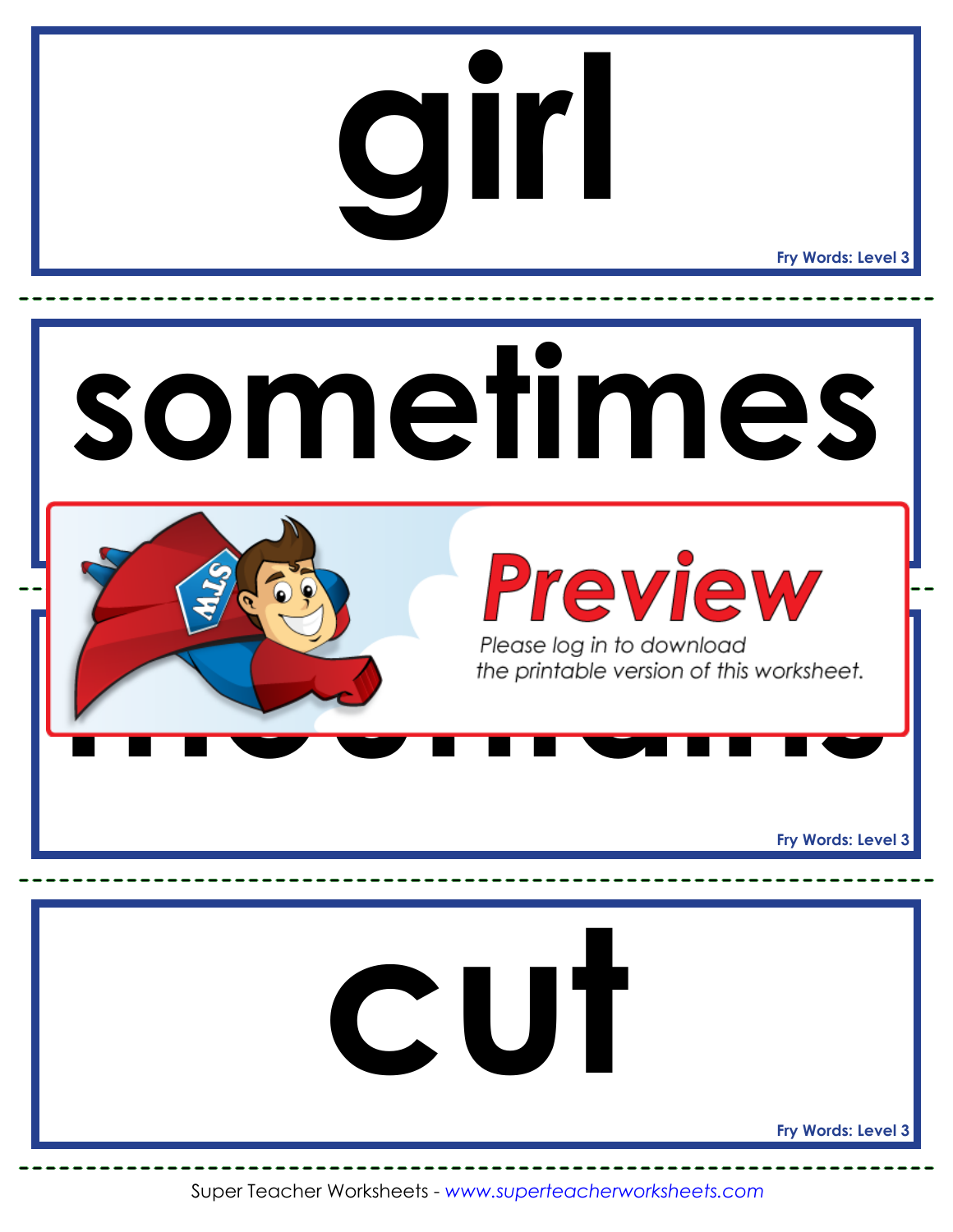![](_page_23_Picture_0.jpeg)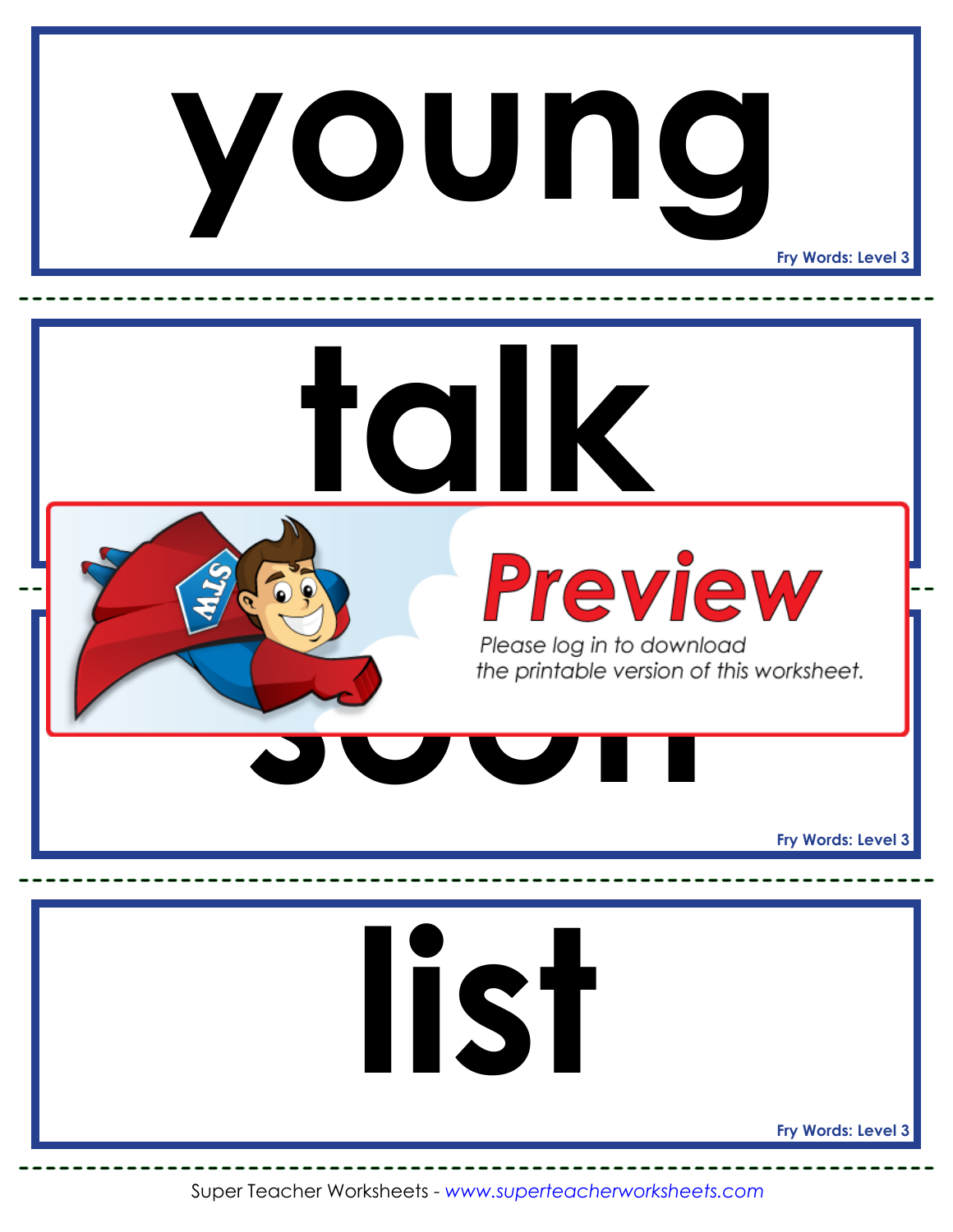#### **song**

**Fry Words: Level 3**

![](_page_24_Picture_2.jpeg)